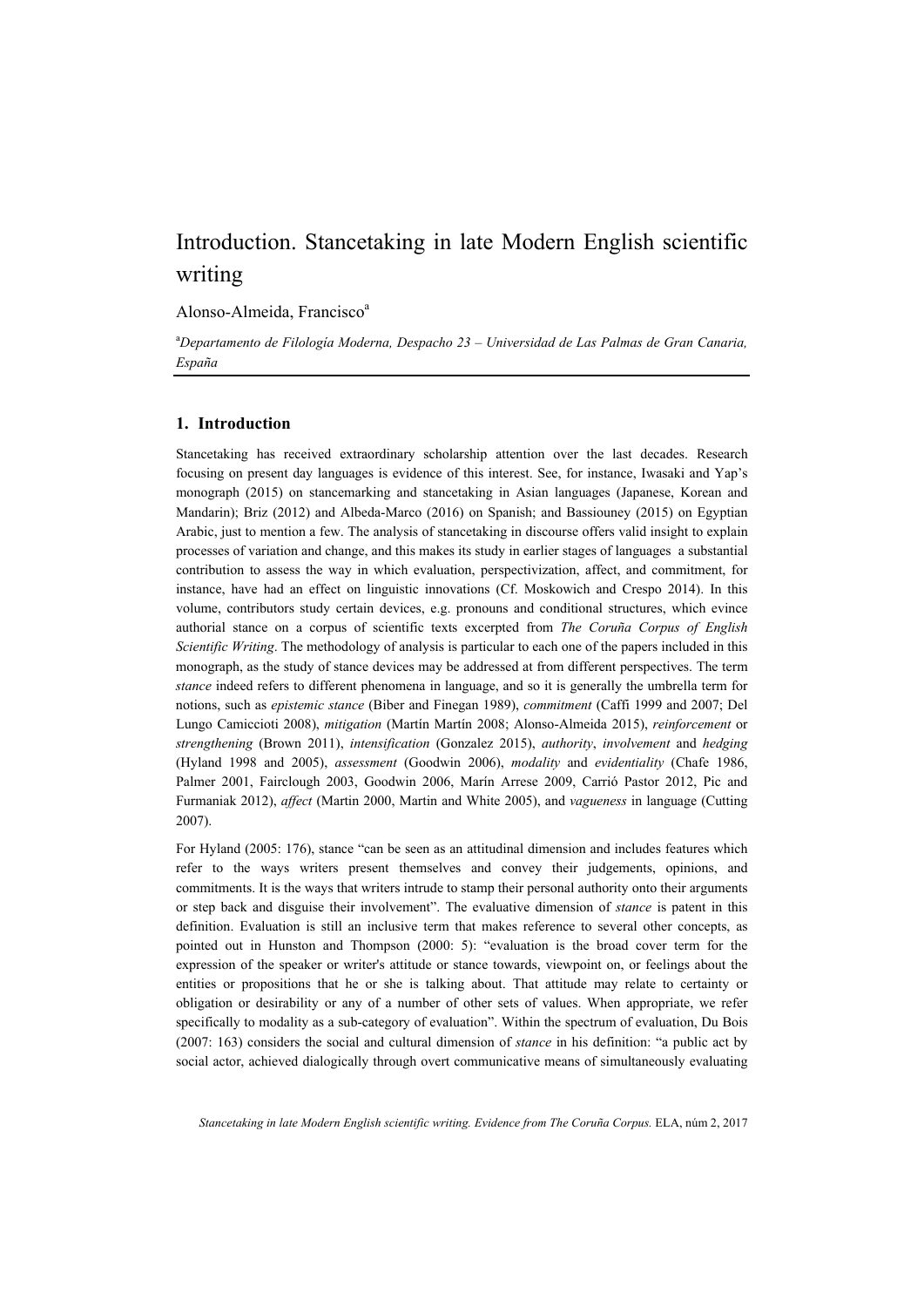objects, positioning subjects (self an others), and aligning with other subjects, with respet to any salient dimension of the sociocultural field". In sum, the core of all the perspectives to *stance* mentioned here is its pragmatic nature, and thus *stance* covers the study of (inter)subjective meanings and commitment/involvement vs. detachment, for instance, which are often potential for linguistic variation, particularly in specialized discourse, as shown in the studies in this volume on the texts of the *Coruña Corpus*.

# **2. The Coruña Corpus**

*The Coruña Corpus of English Scientific Writing* (CC) started at the University of A Coruña in 2003. As explained in Crespo and de la Cruz Cabanillas (2016: 63), the interest of their compilers was the evolution and vernacularization of scientific writing in the medieval period and later written by male and female authors, and this interest included aspects related to the macrolevel to cover the study of scientific genres. The CC contains texts from the eighteenth to the end of the nineteenth century (1700-1900), and these were selected for compilation according to different sociological, linguistic and disciplinary criteria, as also described in Crespo and de la Cruz Cabanillas (2016: 63). The texts have been chosen from different English-speaking geographical areas, other than England, namely: North America, Ireland and Scotland.

The internal organization of the corpus has been partially guided by the UNESCO classification of science, and thus each subsection of this corpus represents a sphere of science. This results in the following configuration of CC: (1) Natural and Exact Natural Sciences, this parameter includes the domain of Astronomy: *Corpus of English Texts on Astronomy* (*CETA*); Life Sciences: *Corpus of English Life Sciences Texts* (*CELiST*); Physics: *Corpus of English Texts on Physics* (*CETePh*); and Chemistry: *Corpus of English Chemistry Texts* (*CECheT*); (2) Humanities, this parameter to include the domain of Philosophy: *Corpus of English Philosophy Texts* (*CEPhiT*); Linguistics, *Corpus of English Texts on Linguistics* (*CETeL*); and History: *Corpus of English History Texts* (*CHET*). The compilers decided not to include the domain of medicine, as this is well represented in the *Corpus of Early Medical Writing* compiled by members of the VARIENG group (Crespo and de la Cruz Cabanillas, 2016). The *Coruña Corpus* is not yet completed, and *CETA* (Moskowich and Crespo 2012; Moskowich et al. 2012)*, CEPhiT* (Moskowich et al. 2016), and *CHET* (Moskowich et al. 2012) are the only ones available at present; *CECheT* is soon to appear.

Each of the mentioned subcorpora contains ca. 400,000 words, half for each century, taken principally from first editions. The reason is that two texts of ca. 10,000 words are taken per decade after transcribing the author's own texts, excluding additional material, such as quotations, graphs, figures, etc. not representing the author's idiolect. Each of the texts owns two files. One of this is the text encoded in XML language. The other is metadata information concerning the author and the text. The presence of this information is certainly fundamental in evaluating stancetaking in texts. The consultation of these databases is performed thanks to the use of the *Coruña Corpus Tool* (*CCT*), described in Lareo (2010). The available *CC* texts can be interrogated in full, or any of its subcorpus, for a given unit or string of language. Statistics as to occurrences (tokens and variants) per text are given in the *results summary* window, also presenting concordances. Each concordance line shows the text where the word appears by clicking on it.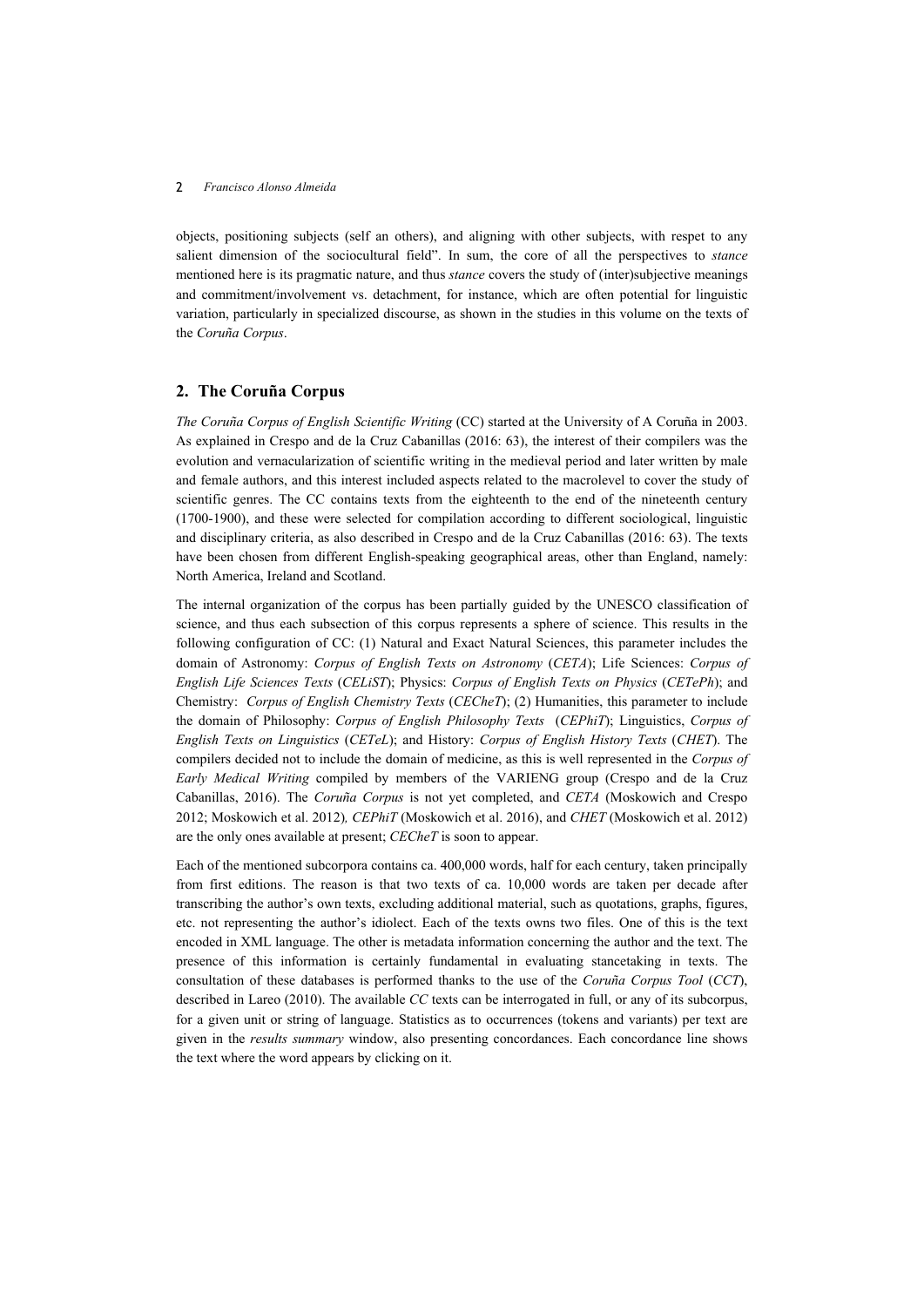Research carried out on texts in the *Coruña Corpus* proves its validity for the study of the language of science from a historical perspective, and for the study of language variation and change. In general, research conducted using *CC* includes material on (a) the compilation of the corpus itself or descriptions of the databases (Moskowich and Crespo 2007; Moskowich and Parapar 2008; Crespo and Moskowich 2010 and 2015; Moskowich 2016); (b) morphological and/or syntactic descriptions (Puente Castelo and Mónaco 2013; Puente Castelo 2015); (c) pragmatics (Alonso Almeida 2012; Crespo 2011; Crespo and Moskowich 2015a); and (d) cultural and social concerns in relation to language and language variation (Moskowich 2012; Crespo and Moskowich 2015b; Dossena 2016), among other aspects. All this work is only an indication of the corpus' potential for further research. Its configuration in subcorpora according to register allows for contrastive analyses dealing with disciplinary variation. This is not the only way in which this material allows comparison, as language use can also be assessed with a focus on genre, for example. From a diachronic perspective, *CC* could be used in conjunction with other historical corpora of (pseudo)scientific texts to study diastratic variation and the evolution of scientific styles.

### **3. The contributions**

The volume contains seven studies on several aspects of eighteenth and nineteenth century scientific English writing, as portrayed in *CC*. Each of the chapters includes a description of the subcorpus or subcorpora used in order to provide precise indications of the material analyzed. In the first chapter, **Margarita Sánchez-Cuervo** explores *appraisal* in modern English historical discourse written by male and female authors following Martin and White's model (2005) for the study of the language of evaluation. The interpretative nature of history, Sánchez-Cuervo claims, seems to suggest the use of evaluative language in order to reflect and accommodate the authors' point of view. The devices found to convey authorial position in the texts analyzed include strategic use of the pronoun "we", epistemic and deontic modals, hearsay, mindsay and perception verbs. The author closes her text by suggesting further research, which would include the analysis of dialogic contraction options.

The following chapter written by **Marina Dossena** also reports on aspects of stancetaking in late Modern English historiography. The author analyzes the ways in which (un)certainty and evaluation strategies are used in order to convey perspectivization of knowledge. Dossena's analyses involve both the texts in the *CHET* subcorpus and their titlepages, which represent the authors' first contact with their audience. These titlepages contains some language elements that indicate what the authors' position would be in their texts. A valuable contribution of this paper is the way in which the author highlights similarities and differences between *CHET* and *CEPhiT* concerning the expression of evaluation.

Persuasion strategies are the focus of the next chapter, where **Begoña Crespo** explores discourse strategies deployed to designate third person actor with a legitimizing function in *CHET*. For this, she concentrates on the syntactic, semantic and pragmatic aspects of the verb *demand*, which she exemplifies with excerpts from the corpus to demonstrate that the persuasive function of this verb needs to consider contextual factors, the function of the intervening material, its original legal meaning, its presence in set phrases and its occurrence in passive structures.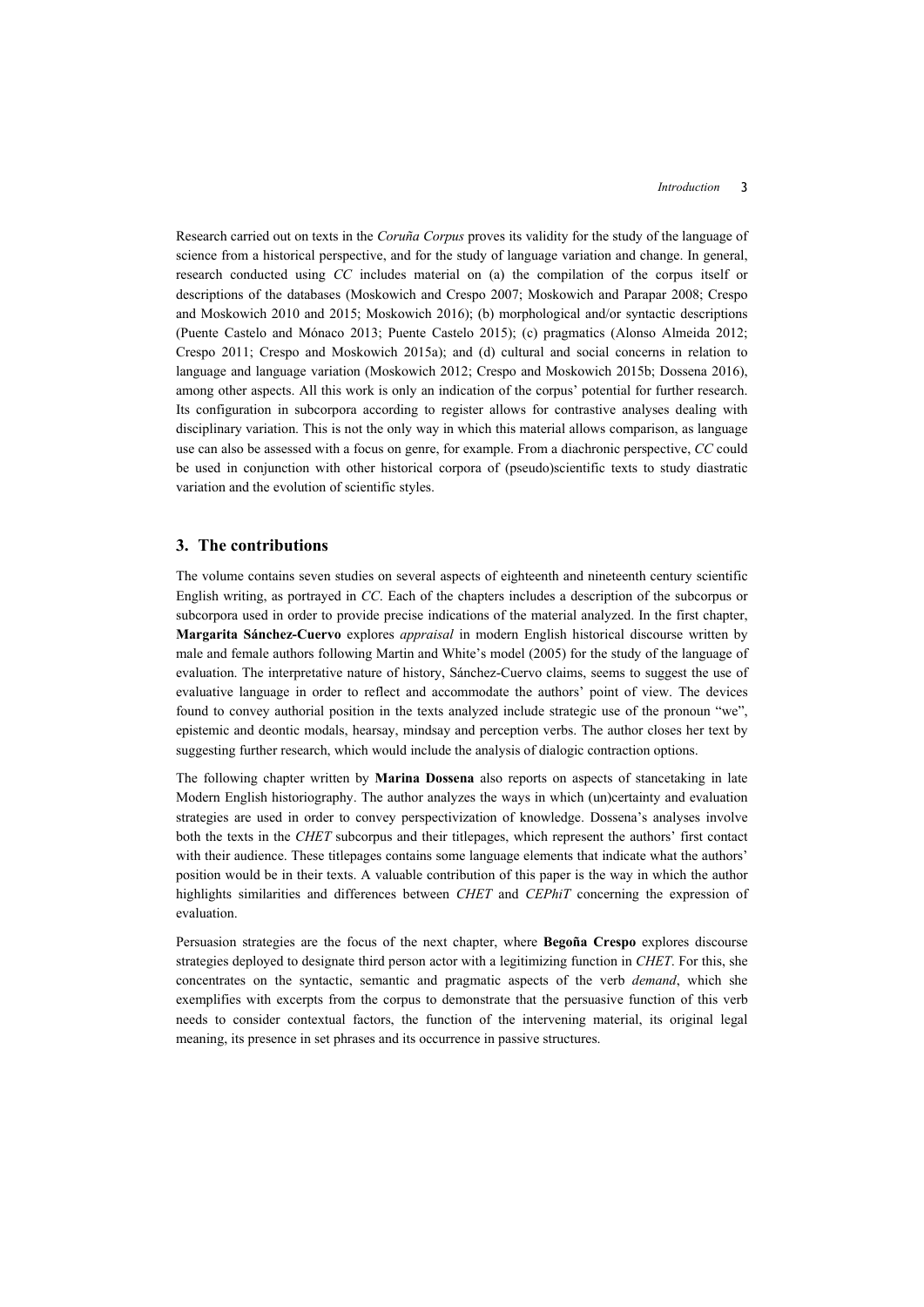#### 4 *Francisco Alonso Almeida*

**Margarita Mele-Marrero** studies self-mention as seen in the use of the pronouns *I* and *we* in the eighteenth-century section of *CETA* and *CHET*, thus reporting on their use in the so-called hard- and soft-sciences. Mele-Marrero proves that self-mention is an important strategy to convey stance and engagement in her selection of texts. She concludes her paper with a set of interesting findings concerning the presence of self-mentioning pronouns in the texts, one of which reports in the patent occurrence of self-mention pronouns in astronomy texts in relation to history ones. The following chapter by **Isabel Moskowich** also describes pronouns as stance features in eighteenth- and nineteenth-century *CETA, CEPhiT* and *CHET*, also with a focus on first person pronouns as involvement devices. The author considers the register variables of subject-matter and gender in order to analyze the use of these proforms in the selected subcorpora of the *Coruña Corpus*. Her study reveals that these involvement features are used as dictated by the discourse requirements of the discipline. The variable of sex seems, however, less influencing.

**Francisco J. Álvarez-Gil** offers an analysis of the stance adverbials *apparently*, *fairly* and *possibly* in *CHET* to show how these forms are used either to indicate elaboration of meaning and/or to indicate appraisal of propositional content. This paper discusses central theoretical aspects to the notion of evidentiality and its relation to epistemic modality in order to contextualize his analyses of the adverbials chosen. In his study, the author concludes that the syntactic position of adverbials may also indicate different pragmatic functions of these forms.

The potential of conditional constructions as hedging devices is described by **Luis Puente-Castelo**. In his study, Puente-Castelo examines three type of conditionals in three subcorpora of the *CC* in order to show their use to convey authorial uncertainty. The author applies socio-historical and formal parameters in his account of these structures as stance features. The last contribution written by **Elena Quintana-Toledo** is an account of vague expressions in *CHET* following Zhang's model (2015). She classifies her findings into *approximate stretchers*, *general stretchers*, *scalar stretchers* and *epistemic stretchers.* These devices have several pragmatic functions. They could be used to mitigate a claim, to indicate degrees of specificity, reliability, accountability, or affectivity. These expressions may have a persuasive function.

# **References**

- ALBELDA-MARCO, M. (2016). "La expresión de la evidencialidad en la construcción *se ve (que)*" in *Spanish in Context* 13.2: 237-262.
- ALONSO-ALMEIDA, F. (2012). "An analysis of hedging in eighteenth century English astronomy texts" in Moskowich, I. and Crespo, B. (eds.) *Astronomy "playne and simple". The Writing of Science between 1700 and 1900.* Amsterdam: John Benjamins, 199-220.
- ALONSO-ALMEIDA, F. (2015). "On the mitigating function of modality and evidentiality. Evidence from English and Spanish medical research papers" in *Intercultural Pragmatics*, 12, 1, 33-57.
- BRIZ, A. (2012). "La (no)atenuación y la (des)cortesía, lo lingüístico y lo social: ¿son pareja?" in Escamilla, J. and Henry, G. (eds.) *Miradas multidisciplinares a los fenómenos de cortesía y descortesía en el mundo hispánico*. Barranquilla/Estocolmo: Universidad de Estocolmo/Universidad del Atlántico/CADIS/Programa EDICE, pp. 33-75.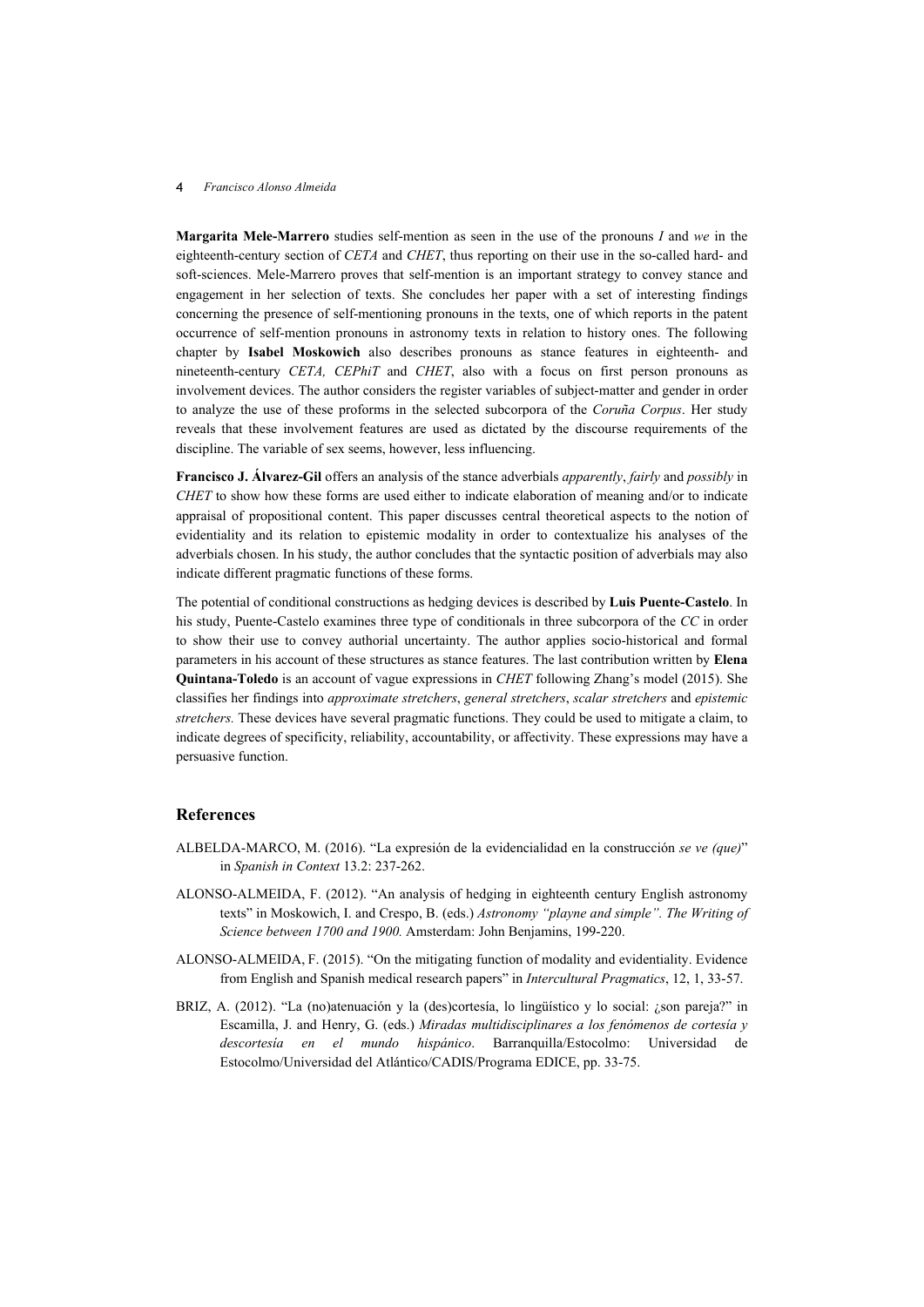- BROWN, L. (2011). *Korean Honorifics and Politeness in Second Language Learning.* Amsterdam/ New York: John Benjamins Publishing Company.
- CAFFI, C. (1999). "On mitigation" in Journal of Pragmatics, 31, 881-909.
- CAFFI, C. (2007). *Mitigation* New York: Elsevier.
- CARRIÓ PASTOR, M. L. 2012. "A contrastive analysis of epistemic modality in scientific English" in *Revista de lenguas para fines específicos*, 18, 115-132.
- CHAFE, W. (1986). "Evidentiality in English conversation and academic writing" in W. Chafe and J. Nichols (eds.), *Evidentiality: The Linguistic Coding of Epistemology*. Norwood: Ablex, 261- 272.
- CRESPO, B. (2011). "Persuasion Markers and Ideology in Eighteenth-century Philosophy Texts (CePhiT)" in *Revista de Lenguas para Fines Específicos (LFE) 17, Autumn 2011.* Special Issue: *Diachronic English for Specific Purposes*. Guest editors: Alonso-Almeida, F and Marrero-Morales, M. S., 199-228.
- CRESPO, B. and DE LA CRUZ CABANILLAS, I. (2016). "Corpus Linguistics and the History of English: When the Past Meets the Future" in Alonso Almeida, F., Ortega Barrera, I., Quintana Toledo, E. and Sánchez Cuervo, M. E. (eds.), *Input a Word, Analyze the World. Selected Approaches to Corpus Linguistics*. Newcastle upon Tyne: Cambridge Scholars Publishing, 49-75.
- CRESPO, B. and MOSKOWICH, I. (2010). "CETA in the Context of the Coruña Corpus" in *Literary and Linguistic Computing,* 25.2, 153-164.
- CRESPO, B. and MOSKOWICH, I. (2014). "Stance is present in scientific writing, *indeed*. Evidence from the *Coruña Corpus of English Scientific Writing*" in *Token*, 3, 2, 91-114
- CRESPO, B. and MOSKOWICH, I. (2015a). "A corpus of history texts (CHET) as part of the Coruña Corpus Project". *Proceedings of the international scientific conference «Corpus linguistics - 2015»*. St. Petersburgh: St. Petersburgh State University, 14-23.
- CRESPO, B. and MOSKOWICH, I. (2015b). "Involved In Writing Science: Nineteenth-Century Women in the Coruña Corpus" in *International Journal of Language and Linguistics*, 2, 5, 76-88.
- CUTTING, J. (2007). "Introduction to *Vague Language Explored*". In Joan Cutting (ed.), *Vague Language Explored*. New York: Palgrave MacMillan, 3-17.
- DEL LUNGO CAMICIOTTI, G. (2008). "Two polite speech acts from a diachronic perspective. Aspects of the realisation of requesting and undertaking commitments in the nineteenth century commercial community" in Jucker, A. H. and Taavitsainen, I. (eds.), *Speech Acts in the History of English*. Amsterdam/ New York: John Benjamins Publishing, 115-31.
- DOSSENA, M. (2016). "On the shoulders of giants: An Overview on the Discussion of Science and Philosophy in Late Modern Times" in Moskowich, I., Crespo, B., Lareo, I., Camiña Rioboo, G. (eds.), *The Conditioned and the Unconditioned. Late Modern English Texts on Philosophy*. Amsterdam: Benjamins, 77-97.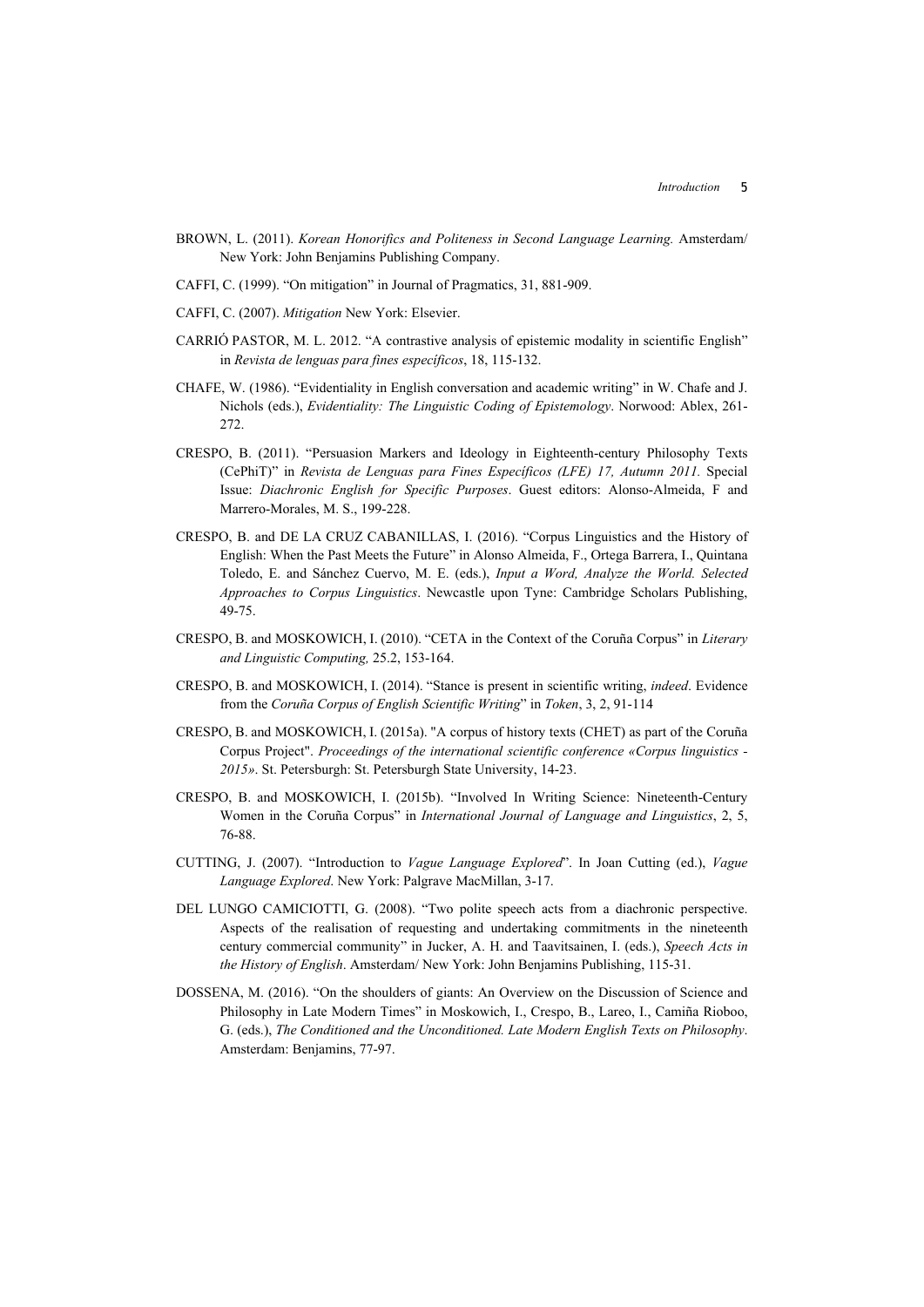- DU BOIS, J. W. (2007). "The stance triangle" in Englebretson, R. (ed.), *Stancetaking in Discourse: Subjectivity in Interaction*. Amsterdam: Benjamins, 138-182.
- FAIRCLOUGH, N. (2003). *Analysing Discourse: Textual Analysis for Social Research*. London: Routledge.
- GONZALEZ, M. (2015). "From truth-attesting to intensification: The grammaticalization of Spanish *la verdad* and Catalan *la veritat*" in *Discourse Studies*, 17, 2, 162-81.
- GOODWIN, Ch. (2006). "Retrospective and prospective orientation in the construction of argumentative moves" in *Text and Talk* 26, 4-5, 443-461.
- HUNSTON, S. and THOMPSON, G. (eds.) (2000). *Evaluation in Text: Authorial Stance and the Construction of Discourse*. New York: Oxford University Press.
- HYLAND, K. (1998). *Hedging in Scientific Research Articles*. Amsterdam/Philadelphia: John Benjamins.
- HYLAND, K. 2005. *Metadiscourse: Exploring Interaction in Writing*. London: Continuum.
- IWASAKI, S. and YAP, F. H. (2015). "Stance-marking and stance-taking in Asian languages" in Special Issue *Journal of Pragmatics*, 83, 1-120.
- LAREO, I. (2010). "New Trends Exploring the Language of Science. The Corpus of English Texts on Astronomy (CETA) and its tool (CCT) in the context of the Coruña Corpus" in Gea-Valor, M. L., García, I. and Esteve, M. J. (eds.) *Linguistic and Translation Studies in Scientific Comunications*, Vol. 86. Bern/Berlin/New York/Oxford: PeterLang, 131-156.
- MARÍN ARRESE, J. I. (2009). "Effective vs. epistemic stance, and subjectivity/intersubjectivity in political discourse. A case study" in Tsangalidis, A. and Facchinetti, R. (eds.) *Studies on English Modality. In Honour of Frank R. Palmer*. Bern/ Berlin/ New York: Peter Lang, 23-52.
- MARTÍN MARTÍN, P. (2008). "The mitigation of scientific claims in research papers: A comparative study" in *International Journal of English Studies*, 8, 133-152.
- MARTIN, J. R. and WHITE, R. R. (2005). *The Language of Evaluation. Appraisal in English*. Houndmills, Basingstoke, Hampshire: Palgrave Macmillan.
- MOSKOWICH, I. and B. CRESPO (2012). *Astronomy 'playne and simple': The Writing of Science Between 1700 and 1900*. Amsterdam: John Benjamins.
- MOSKOWICH, I. (2012). "CETA as a tool for the study of modern astronomy in English" in MOSKOWICH, I, CRESPO, B. (eds.) Astronomy 'playne and simple'. The writing of science between 1700 and 1900. Amsterdam/Philadelphia: John Benjamins, 2012, 35-56.
- MOSKOWICH, I. (2016). "Philosophers and Scientists from the Modern Age: compiling the Corpus of English Philosophy Texts (CEPhiT)" in MOSKOWICH, I, CRESPO, B. (eds.) *'The Conditioned and the Unconditioned: Late Modern English Texts on Philosophy*. Amsterdam: John Benjamins, 1-23.
- MOSKOWICH, I., CAMIÑA, G., LAREO, I. and CRESPO, B. (comps). (2016). *Corpus of English Philosophy Texts* (CEPhiT). Amsterdam: John Benjamins.